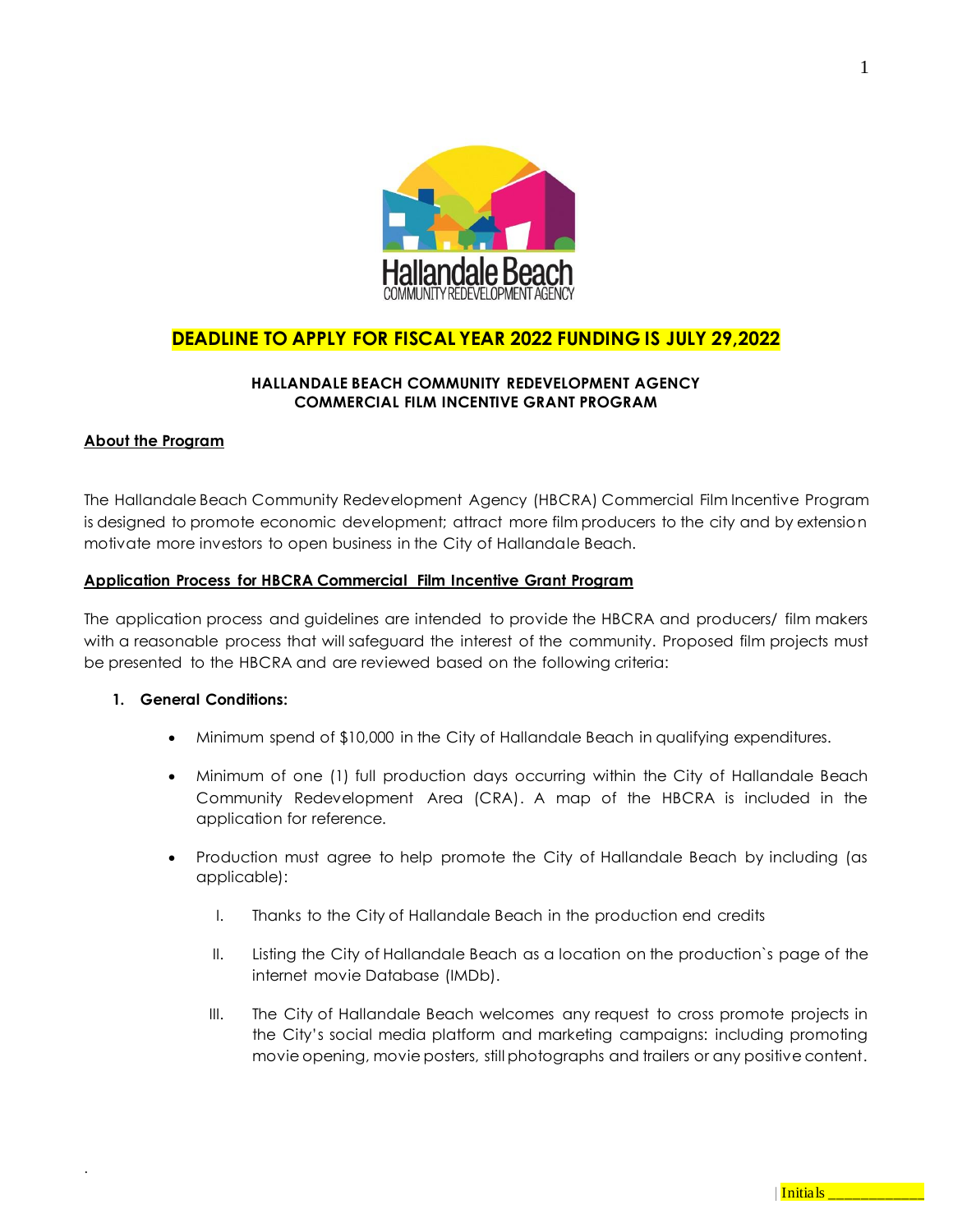# **Appendix II: CRA Area Map**

The CRA area is bound to the north by Pembroke Road, to the south by the Dade-Broward County line, to the West by Interstate 95 and to the East by NE 14 Avenue and the 14<sup>th</sup> Avenue canal.

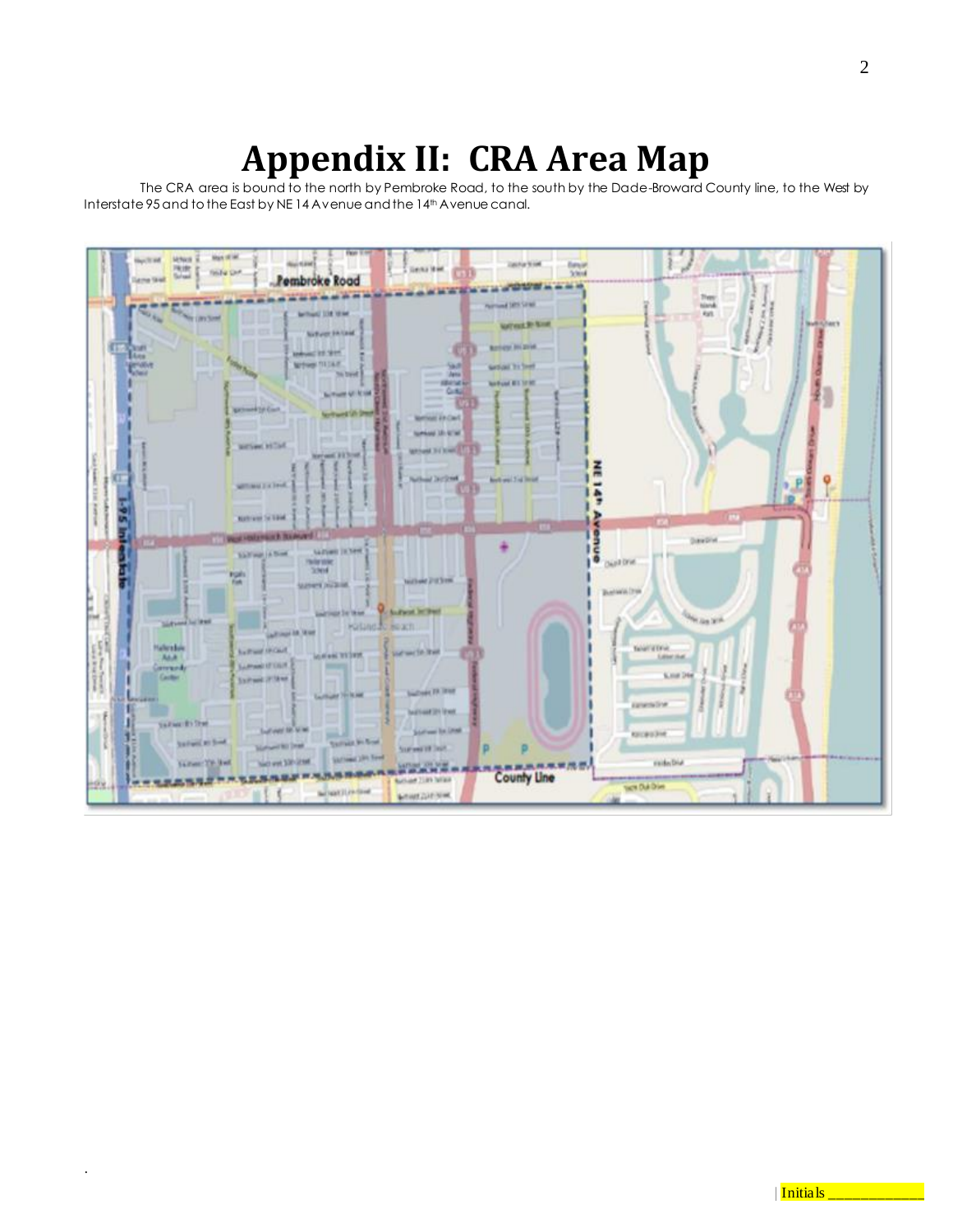# **Qualifying Expenditures**:

- 
- 
- 3. Equipment Rentals/ Purchases 8) Material rentals/ purchases
- 
- 5. Goods & Services

## **Eligible Projects**

- Feature Films
- **Documentaries**
- TV Pilots/ Series
- Music Videos
- Short Films
- **Commercials**
- TV shows/ TV Movies
- Web series

# **Ineligible projects**

- News/ current events
- Sports/sports programming
- Informercials/promotional
- Reality shows
- Talks shows

- Gala presentations/ award
- Political ads/ Materials
- Obscene/ Inflammatory.
- 1. Building rentals 6) Location & Studio rentals
- 2. Contracted City services 7) Lodging / accommodations
	-
- 4. Food/ Restaurant Expenses 9) Transportation & Vehicle rentals.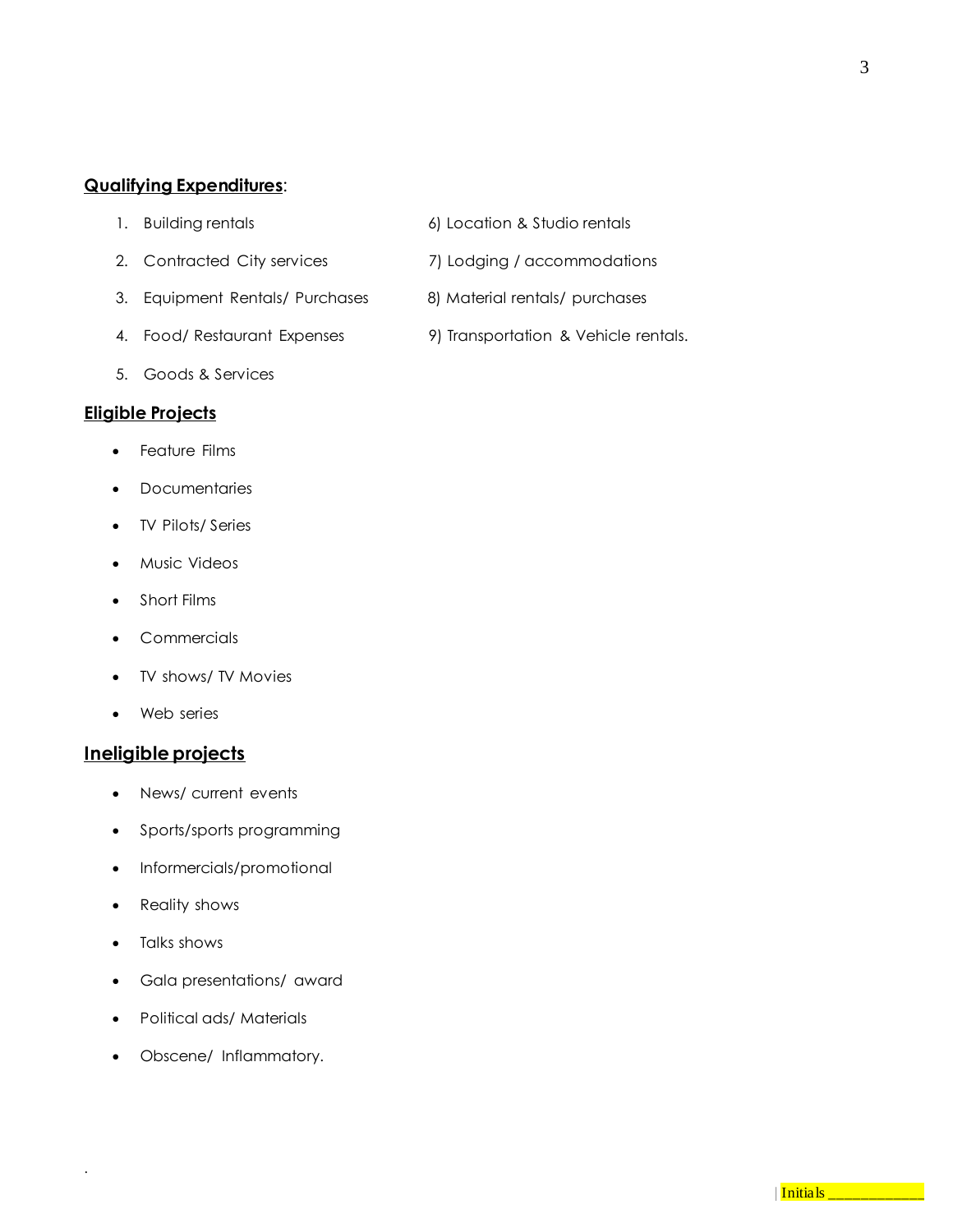#### **Review & Approval Process**

Applications are submitted to the HBCRA staff for review to ensure that the above criteria were followed. Completed applications must be submitted along with the required support materials (below) no earlier than 120 days prior to production.

Applications must be accompanied by:

- Project description including synopsis of plot
- Itemized project budget totaling no less than \$10,000 including only (and all) local expenditures in the City of Hallandale Beach. Please refer to qualifying expenditures.
- Proposed City of Hallandale Beach CRA locations and production schedule
- A production schedule reflection preproduction, production and post productions schedule for the City of Hallandale Beach CRA only.

The maximum amount of the award is \$5,000.

The HBCRA may periodically review production activity including, but not limited to, in-city spending, shooting locations etc. The HBCRA may request documentation for all the above. In Addition, the production must provide the HBCRA with production point -of-contact for any media request.

#### **Step 1: Application Process**

.

- a. Schedule an appointment with HBCRA Staff to discuss potential film project and make sure it meets Program guidelines. Please call (954)457-2228.
- b. Submit a completed application with a check for \$75.00 made payable to the City of Hallandale Beach Community Redevelopment Agency for review. Incomplete applications will not be considered for funding until a complete application, and all supporting documents are received by the HBCRA.
- c. HBCRA will complete the application review within 15 days of receipt and notify Applicants of any missing information or deficiencies in terms of eligibility for the Program.
- d. HBCRA will notify applicant in 20 days of approval once a completed application is received.

#### SUBMISSION OF AN APPLICATION IS NOT A GUARANTEE OF FUNDING

It is the responsibility of the Applicant to READ AND UNDERSTAND all aspects of the Grant Program`s Rules/Requirements and Application. NOTICE TO THIRD PARTIES: the grant application program does not create any rights for any parties, including parties that performed work on the project. Nor shall issuance of a grant result in any obligation on the part of the HBCRA to any third party. The HBCRA is not required to verify that entities that have contracted with the Applicant have been paid in full, or that such entities have been paid any subcontractors in full. Applicant`s warranty that all bills related to the Project for which is the Applicant is directly responsible is sufficient assurance for the HBCRA to award grant funding.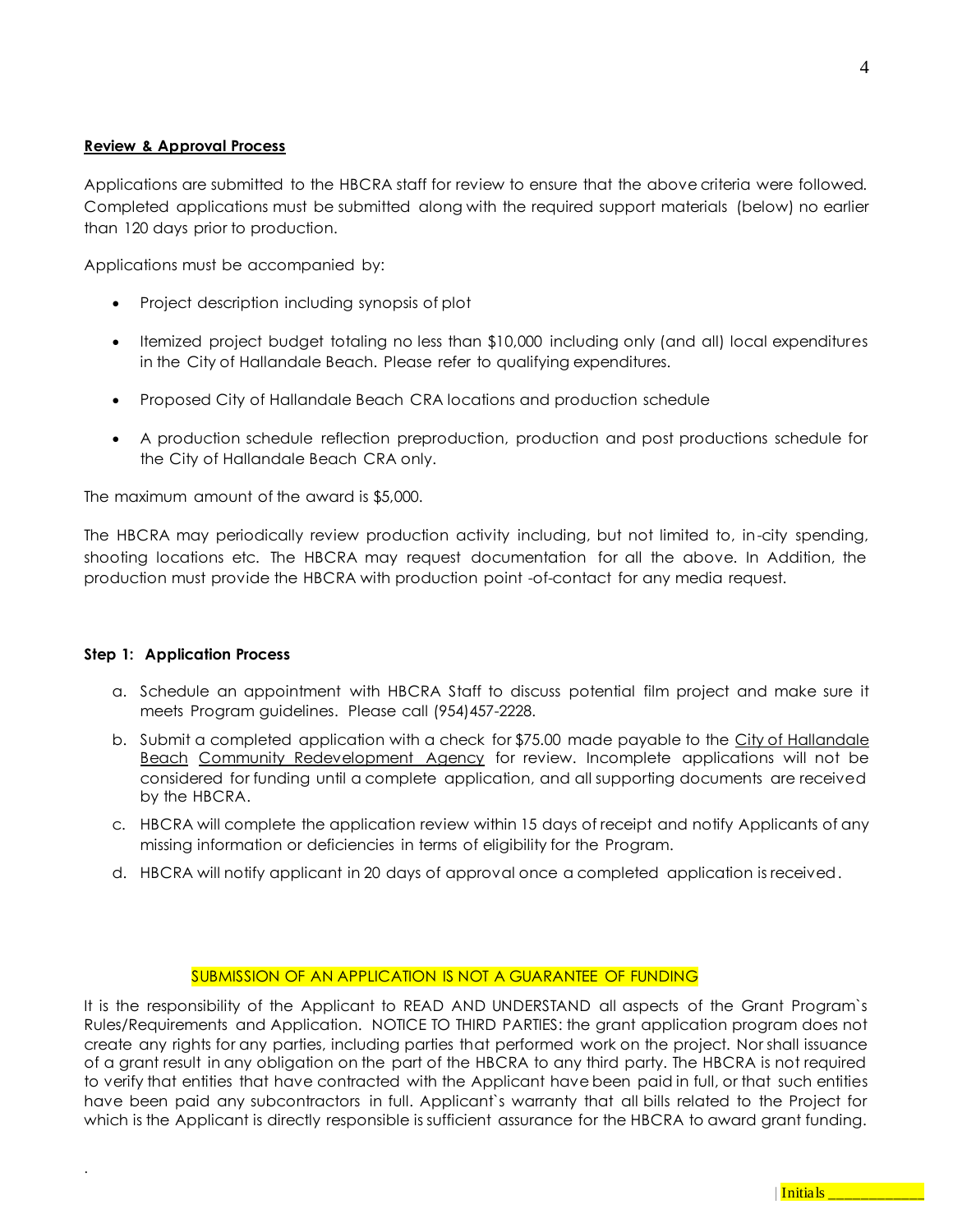I have read completely and understand the program requirements, including the application guidelines and grant reimbursement process.

| _____________<br>_____<br>_______<br>___ | ___________<br>_<br>__ |
|------------------------------------------|------------------------|
| $\sim$<br><b>11</b><br>ັ<br>. .          |                        |

Printed Name and Title

#### **HALLANDALE BEACH COMMUNITY REDEVELOPMENT AGENCY**

## **COMMERCIAL FILM INCENTIVE GRANT PROGRAM APPLICATION**

Date of Application\_\_\_\_\_\_\_\_\_\_\_\_\_\_\_\_

\_\_\_\_\_\_\_\_\_\_\_\_\_\_\_\_\_\_\_\_\_\_\_\_\_\_\_\_\_\_\_\_\_\_\_\_

**1. Production Company Name: \_\_\_\_\_\_\_\_\_\_\_\_\_\_\_\_\_\_\_\_\_\_\_\_\_\_\_\_\_\_\_\_\_\_\_\_\_\_\_\_\_\_\_\_\_\_\_\_\_\_\_\_\_\_\_\_\_\_**

**2. Production Contact:\_\_\_\_\_\_\_\_\_\_\_\_\_\_\_\_\_\_\_\_\_\_\_\_\_\_\_\_\_\_\_\_\_\_\_\_\_\_\_\_\_\_\_\_\_\_\_\_\_\_\_\_\_\_\_\_\_\_\_\_**

**3. Production Company Address: \_\_\_\_\_\_\_\_\_\_\_\_\_\_\_\_\_\_\_\_\_\_\_\_\_\_\_\_\_\_\_\_\_\_\_\_\_\_\_\_\_\_\_\_\_\_\_\_\_\_\_\_\_\_\_**

**Phone: () Fax: ()**

.

**Email: \_\_\_\_\_\_\_\_\_\_\_\_\_\_\_\_\_\_\_\_\_\_\_\_\_\_\_\_\_\_\_\_\_\_\_\_\_\_\_\_\_\_\_\_\_\_\_\_\_\_\_\_\_\_\_\_\_\_\_\_\_\_\_\_\_\_\_\_\_\_\_\_\_\_\_\_\_**

**4. Title of Project: \_\_\_\_\_\_\_\_\_\_\_\_\_\_\_\_\_\_\_\_\_\_\_\_\_\_\_\_\_\_\_\_\_\_\_\_\_\_\_\_\_\_\_**